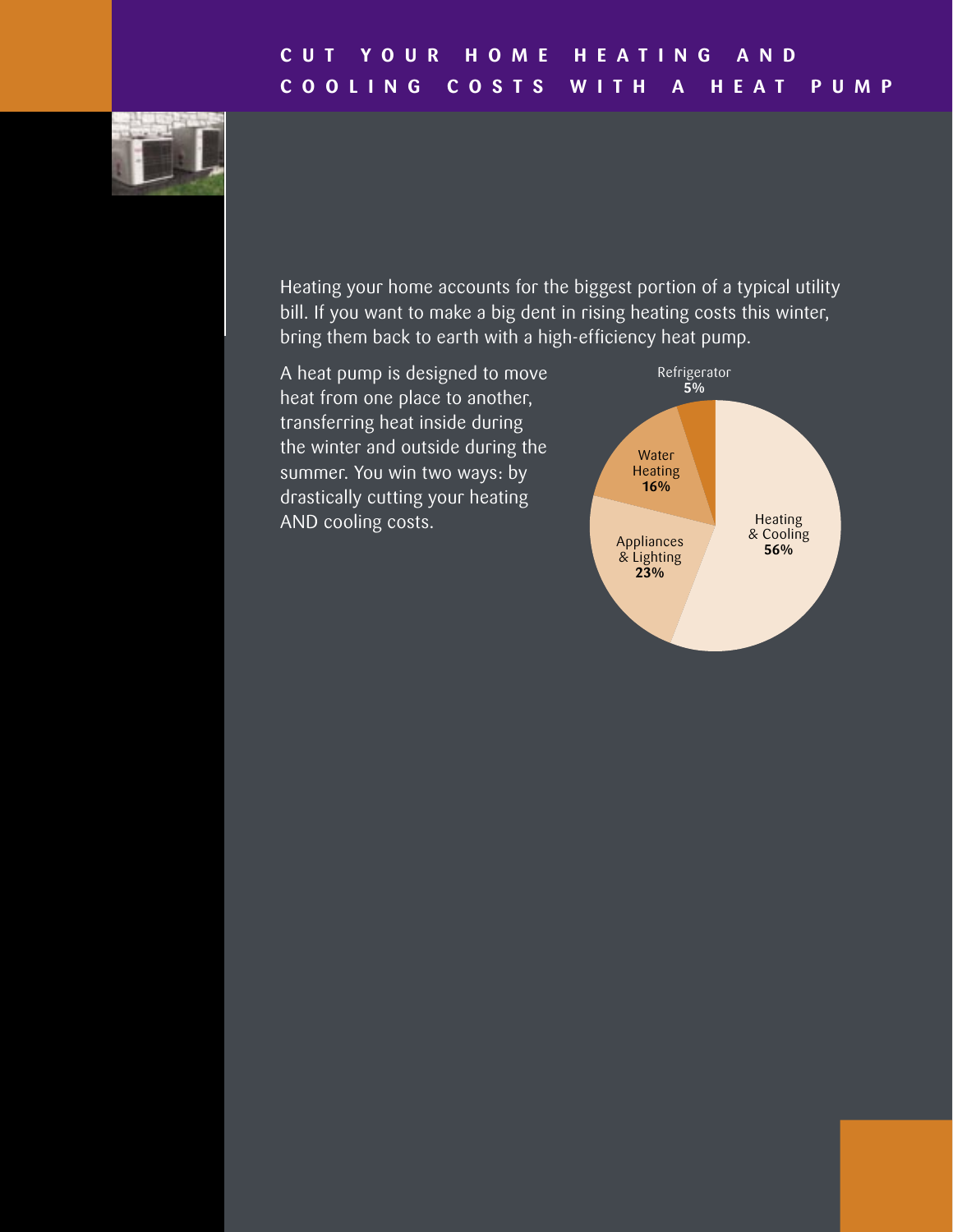# **DISCOVER THE BENEFITS OF A HEAT PUMP**

- Low heating costs
- Low cooling costs
- Dependability
- Comfort
- Low maintenance
- Easy operation
- Environmentally friendly and safe

Heat pumps efficiently heat your home in winter and cool your home in summer. During winter, an electric or gas furnace supplements your heat pump by providing the additional heat needed to keep you comfortable when outside temperatures are low.

Purchasing efficient appliances is the most effective way to control energy costs. Products with the ENERGY STAR® symbol use less energy, save you money and help protect the environment.

If your furnace and air conditioner are 15 years or older, you can save even more with a heat pump system. A typical 1,500-square-foot, ranch-style home in Lincoln could have the following annual heating and cooling costs:

| 60% AFUE* gas furnace and 6 SEER air conditioner | $$1,307**$ |
|--------------------------------------------------|------------|
|--------------------------------------------------|------------|

 $80\%$  AFUE\* gas furnace and 13 SEER heat pump \$455

# **Annual Heating & Cooling Savings \$852 or 65%**

Actual costs depend on the number of people in your household, your lifestyle, the size of your home, the efficiency of your duct system, heating and cooling equipment and the insulation levels in your home. If you are considering the purchase of new equipment, you can compare your equipment's energy use and cost to new equipment on www.les.com. Simply select "Your Home," click "Online Energy Checkup," and select "Comparison Tool."

\*\*Annualized Fuel Utilization Efficiency

\*\* Natural gas costs based on previous 12 month's rates. Electric costs are based on LES residential rates effective August 1, 2005. Cooling costs are based on 800 hours of operating time.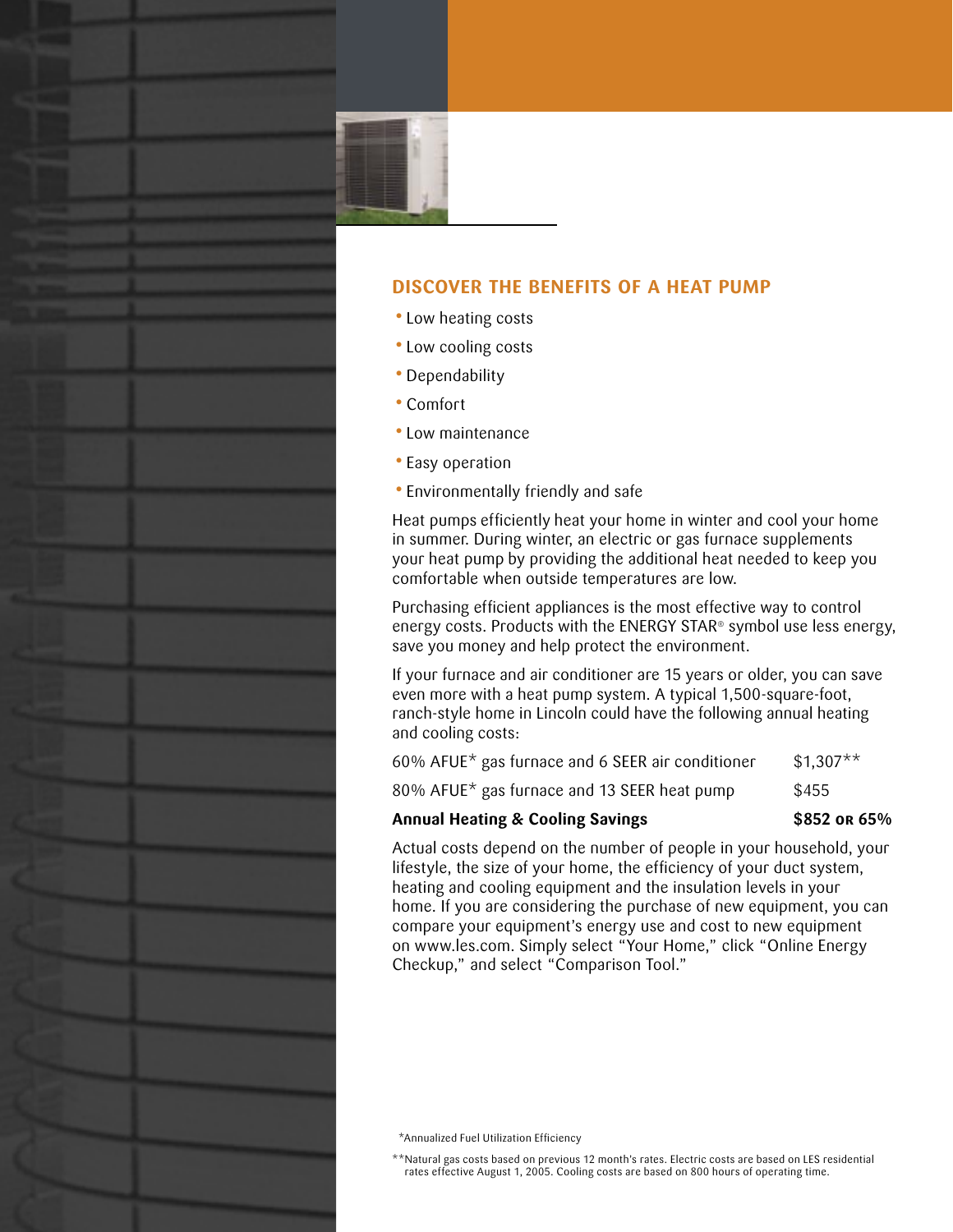#### **GEOTHERMAL HEAT PUMPS**

Geothermal heat pumps extract heat from the ground or from water below the surface. Because the ground and groundwater temperatures are typically constant year-round, a geothermal heat pump is more efficient than an air-source heat pump, which relies on outdoor air for its heat source. The geothermal heat pump is the most efficient heating and cooling technology available today. It is up to three times more efficient than the most efficient natural gas and propane heating systems on the market.

There are two types of geothermal systems: open loop and closed loop. An open-loop system typically uses conventional well water as its heat source. Closed-loop systems circulate a heat-transfer fluid through a system of buried plastic piping arranged either horizontally or vertically. Local water use and disposal regulations may limit the use of open-loop systems.

Some geothermal heat pumps include a feature to preheat water before it enters a water heater. Other geothermal heat pumps integrate the complete water heating system into the design and operation. These systems provide all the hot water needs for a home or business.

Air-source heat pumps are more common than geothermal heat pumps because they do not require burying tubing underground and installing water wells. However, geothermal heat pumps do have a few additional benefits:

- Quieter performance
- Provide hot water, reducing water heating costs up to 50 percent
- The unit is located inside the home

# **AIR-SOURCE HEAT PUMPS**

Air-source heat pump efficiency is designated by the terms, Heating Seasonal Performance Factor (HSPF) for heating and Seasonal Energy Efficiency Ratio (SEER) for cooling. A higher efficiency rating means a lower cost of operation. The Department of Energy requires a minimum 13 SEER standard for new residential heat pumps and central air conditioners manufactured after January 2006. The biggest expense of any heating and cooling system is not the cost of buying and installing it, but the monthly cost of operation during its lifetime. Therefore, you actually save money in the long term by purchasing the more expensive, energy-efficient model.

A heat pump's heating and cooling capacity should match your home's heating and cooling demands to work most efficiently. An undersized system won't adequately cool your home, while an oversized one won't dehumidify properly and can make the house feel drafty in the winter. Ask a licensed heating and air conditioning contractor for a heating and cooling load system analysis.